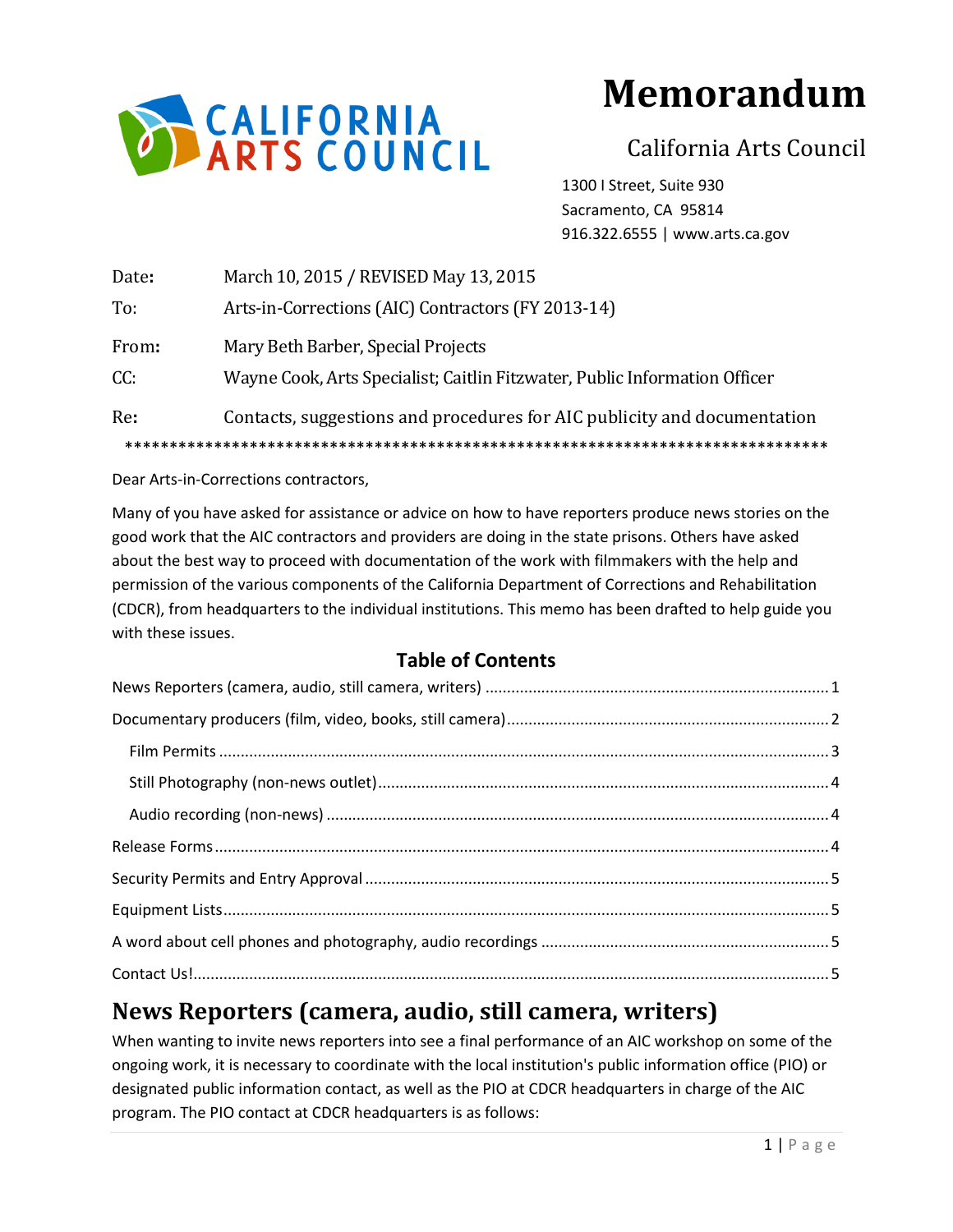Kristina Khokhobashvili, Information Officer I [Kristina.Khokhobashvili@cdcr.ca.gov](mailto:Kristina.Khokhobashvili@cdcr.ca.gov) (916) 445-4950 (CDCR press office)

When calling or emailing, please inform Kristina that you are an AIC contractor in conjunction with the California Arts Council (to differentiate you and your duties from community organization providing voluntary services). This should be your first step in the process, as all institution press contacts inform and get clearance from Sacramento when they invite the press into the institution.

It makes sense to also loop in the press/public contact at the institution level as well. While the Community Resource Managers (CRMs) can be helpful in this regard, they are not the communication leads for the institution. Each institution has a communication lead, which can be found on the following website[: http://www.cdcr.ca.gov/News/PIO\\_list/Adult\\_Institutions\\_Public\\_Information\\_Officers.pdf](http://www.cdcr.ca.gov/News/PIO_list/Adult_Institutions_Public_Information_Officers.pdf)

This list is updated on a regular basis, and even when updated, the link has not changed over time. You can see how recent the list is based on the date at the bottom of the PDF. If this link appears to be older than nine months, please let me know and I'll check with the office for an updated link.

# <span id="page-1-0"></span>**Documentary producers (film, video, books, still camera)**

CDCR has very specific protocols for documentary production in place because of the particular needs of film crews – at least film crews of the past. Technology has advanced to the point that profession documentary film/video crews can be as nimble as a news film crew these days, but many still have setup and production needs that extend far beyond the needs of a television news crew. For this reason, CDCR has different procedures for non-news documentation.

The lead public information officer in CDCR's office in Sacramento is as follows:

Bill Sessa, Information Officer I [Bill.Sessa@cdcr.ca.gov](mailto:Bill.Sessa@cdcr.ca.gov) (916) 445-4950 (CDCR press office)

Please contact Mr. Sessa at the information above if you plan to have documentation of the AIC work for a larger project. Like with working media, the CRMs and the institution press contact will be handling logistics locally, but they do so in conjunction with guidance and permission from headquarters.

Still photography and book writing is fairly straightforward logistically and shouldn't require special permits beyond the release forms mentioned previously for the inmate participants and others (such as staff). Film and video is a different matter. CDCR has set guidelines and rules for non-news film/video production. An overview can be found here:

[http://www.cdcr.ca.gov/News/Documentaries\\_and\\_Filming.html](http://www.cdcr.ca.gov/News/Documentaries_and_Filming.html)

Mr. Sessa, as the lead contact for this kind of work, has expressed the need for filmmakers/video producers to be well organized and to coordinate projects well ahead of time. Filmmakers must work with the CDCR communications headquarters in Sacramento in conjunction with the institutions' communication and management leadership. Please loop him in for all requests, and follow all procedures as necessary.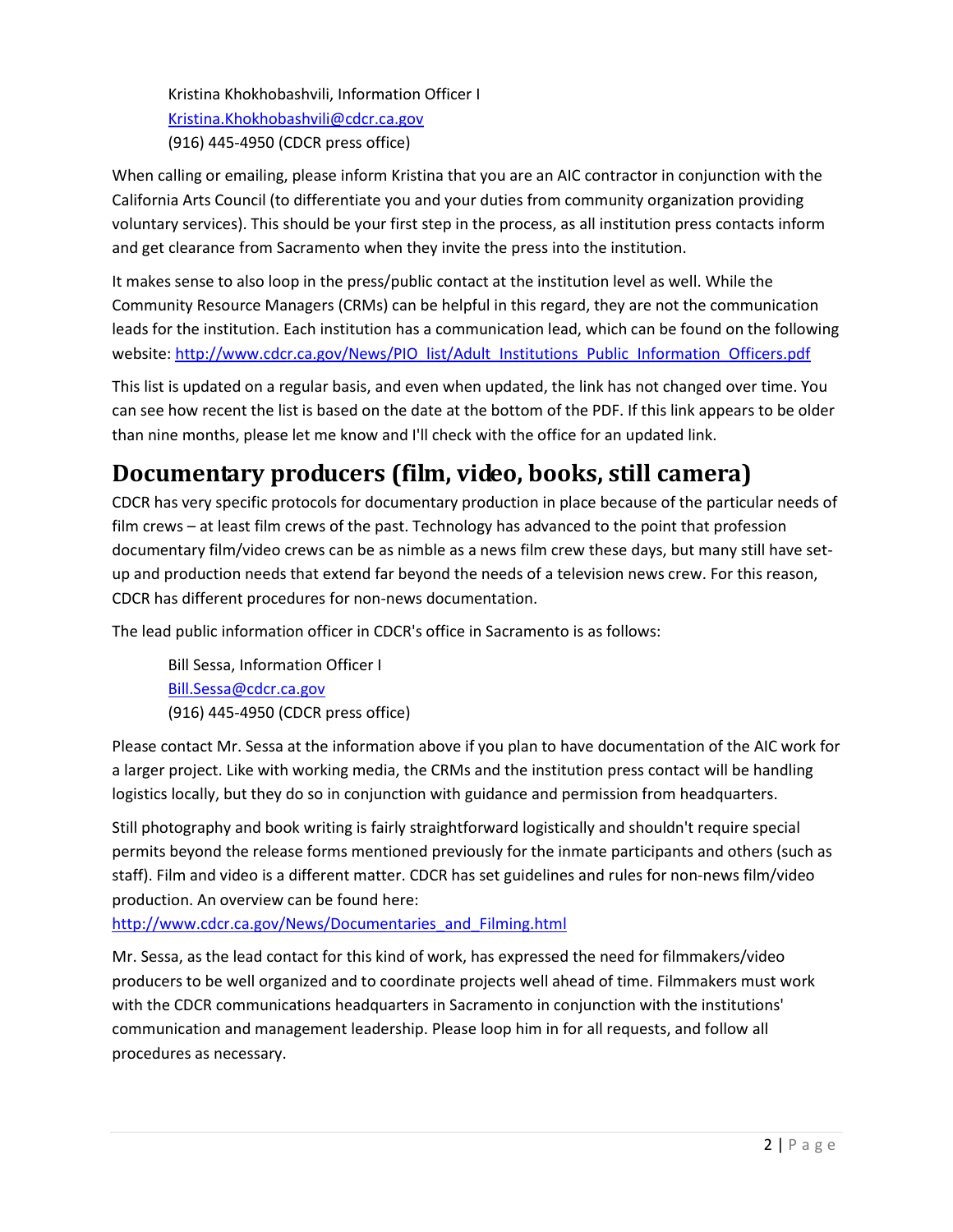#### <span id="page-2-0"></span>*Film Permits*

Depending upon the type of filming, a California Film Commission permit may be necessary, as prison grounds are state property, and there are set procedures for filming on state property, including permits needed. Information on filming on state property can be found here:

#### <http://www.film.ca.gov/Permits.htm>

Mr. Sessa strongly suggests that filmmakers get preliminary permission to film in the institution from him first. The Film Commission permit only documents the filmmaker's liability insurance and that the State of California is specifically covered under the policy. The Film Commission paperwork is not the final "permission to film" notice. That comes from CDCR. Getting CDCR's assurance in advance that the agency will approve the filming project prevents the Film Commission from the workload of opening a file on a project unnecessarily – and the filmmaker from doing unnecessary work as well.

In addition, CDCR's approval may sometimes be subject to scheduling when public information staff is available for support. The dates and times on our Location Agreement (which comes from Mr. Sessa) and the Film Commission permit must match, so it's best to get at least an informal agreement on times and dates before applying for the Film Commission permit.

These permits can take more than a week, and proof of liability insurance is required. Also, a location agreement may be necessary. Film makers must have both the Location Agreement and the Film Commission permit on hand during the filming.

Mr. Sessa can guide AIC documentarians through the process, but please read the information provided by the California Film Commission and follow all procedures before contacting Sessa at CDCR: <http://www.film.ca.gov/Permits.htm>

The following information can be helpful if provided to Mr. Sessa during the initial request:

- **Overview of the project**. CDCR has limited staffing resources, and will be more likely to grant film requests to filmmakers who can clearly state the purpose and intent of the filmmaking. An unorganized and generally worded request will not instill confidence in CDCR that a film producer will be able to keep to schedule and not tie up CDCR resources unnecessarily.
- **Background and qualifications of the principals**. As just stated, CDCR has limited staffing resources, and will be more likely to grant film requests to filmmakers with experience. Please include background on the project principals and key crew members.
- **Information on the type of filming**. CDCR employees will need to properly plan the filming for security and staffing reasons, so information on the type of filming is crucial. Is this a single hand held camera with natural light? Multiple cameras? Lights needed? Significant set-up?
- **Purpose of filming**. CDCR received hundreds of requests each year. When granting permission, CDCR needs to make evaluations based on need and priority. Is this something simple for internal documentation only? Something a little more substantial for online informational pieces (YouTube, Vimeo)? Short documentary? Long-form documentary?
- **Names and purpose of all crew members**. As you know, all visitors to a California state prison must be cleared before entrance. Identification information on each crew member may be needed such as social security number and other background information. And it's a good idea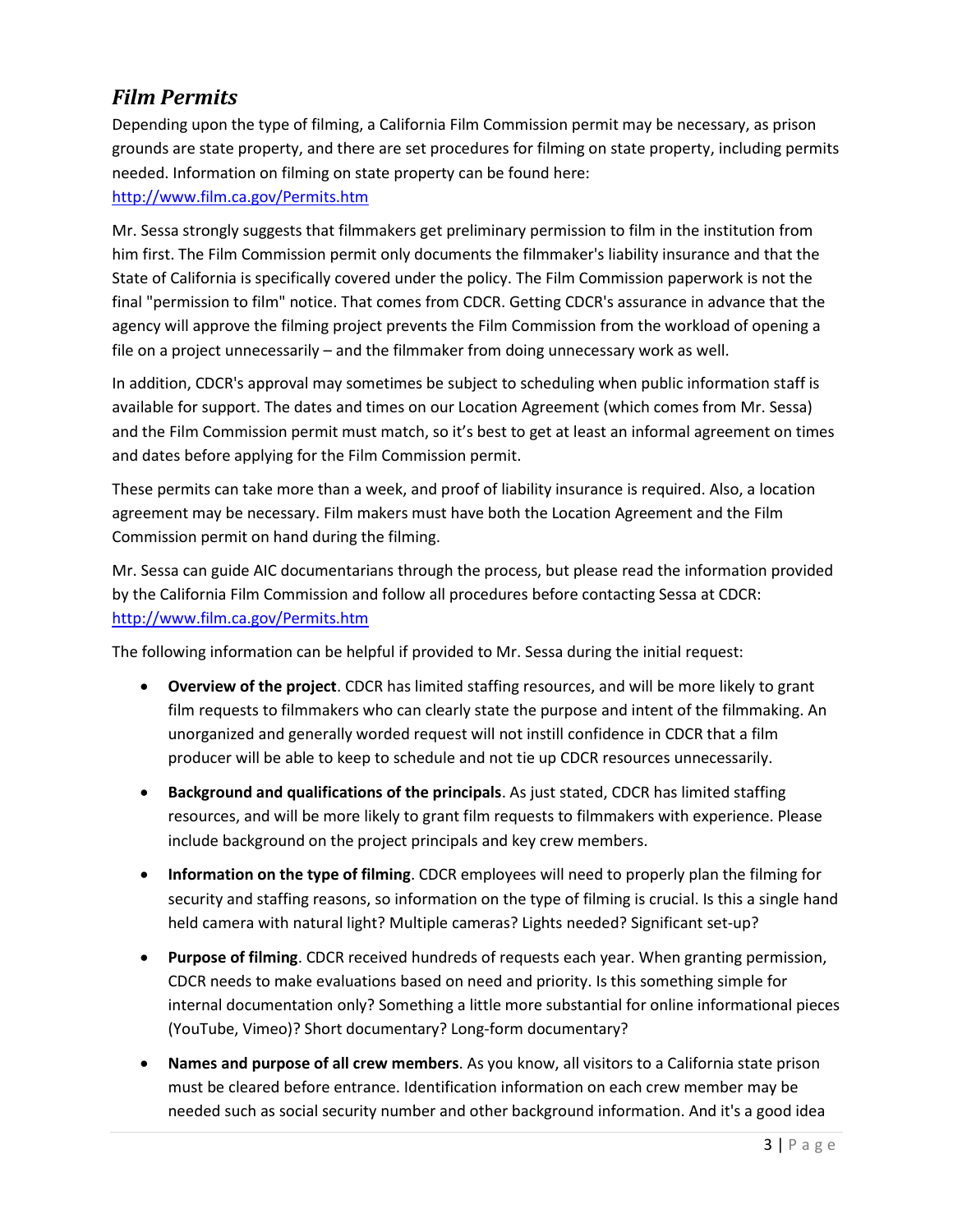to include the crew member's job duty to justify their purpose and need to be part of the filming, as space requirements are always an issue.

All paperwork completely filled out and cleared. Don't wait until the actual shoot day to get everything in order, or the chances of being turned away significantly increase. Work with Mr. Sessa if you have questions. This includes release form samples that you can provide CDCR before arriving to film.

"We evaluate documentary filming requests individually, case by case, taking into account whether we have the time and staff available to support it and the forum and audience for the final product," notes Mr. Sessa. "We certainly defer to requests from documentary filmmakers associated with in-prison programs, including Arts in Corrections. But providing a detailed proposal … is always a way to ensure [CDCR] has all the information needed to make a decision."

## <span id="page-3-0"></span>*Still Photography (non-news outlet)*

Photography may not need the same level of preparation as film/video, but non-news still photographers should still provide information to and work with Mr. Sessa in conjunction with those at the institution (likely the PIO or CMR). AIC contractors should NOT assume that still cameras will be allowed in without formalized permission ahead of time.

### <span id="page-3-1"></span>*Audio recording (non-news)*

The procedures for audio recordings that are not considered news stories by a press outlet but instead for documentation purposes is similar to the process for still photography. Work with Mr. Sessa, get permission from the authorities at the institution, and have all required paperwork and clearances set ahead of time.

## <span id="page-3-2"></span>**Release Forms**

Release forms from the inmate participants giving permission for their image to be used should be obtained in all cases. Work with the CRMs and the institution PIOs for the CDCR forms regarding media and image releases as you plan for the media visit. Release forms are definitely needed if the recordings and/or documentation may be utilized beyond a typical news outlet. If the documentation may also be used in a further use (for a larger documentary or a book, for example), please also inform the CDCR filming contact as well (see below).

CDCR requires all inmates to sign the CDCR consent form if their comments or likeness is used in filming (news cameras or documentary footage), unless there are wide shots in which faces cannot be distinguished. CDCR has its own form, which is at the end of this memo. The institution's Public Information Officer is responsible for getting them signed. Normally, all inmates in high visibility programs have signed the form long before a film or media request comes in. Filmmakers and others should use their own consent forms to augment CDCR's and keep in their own files, but CDCR will always require their own form to be used regardless.

The California Arts Council does not have general release forms for the AIC program. We you may work with CDCR's staff for their release forms, but many filmmaker may want their own copies immediately available for their records. There are samples of general release forms online that can serve as models. The Arts Council provides these links for informational purposes only, not as official recommendations. This content has not been created by lawyers, so use these at your own risk, and utilize legal services from registered lawyers if you have questions or concerns.